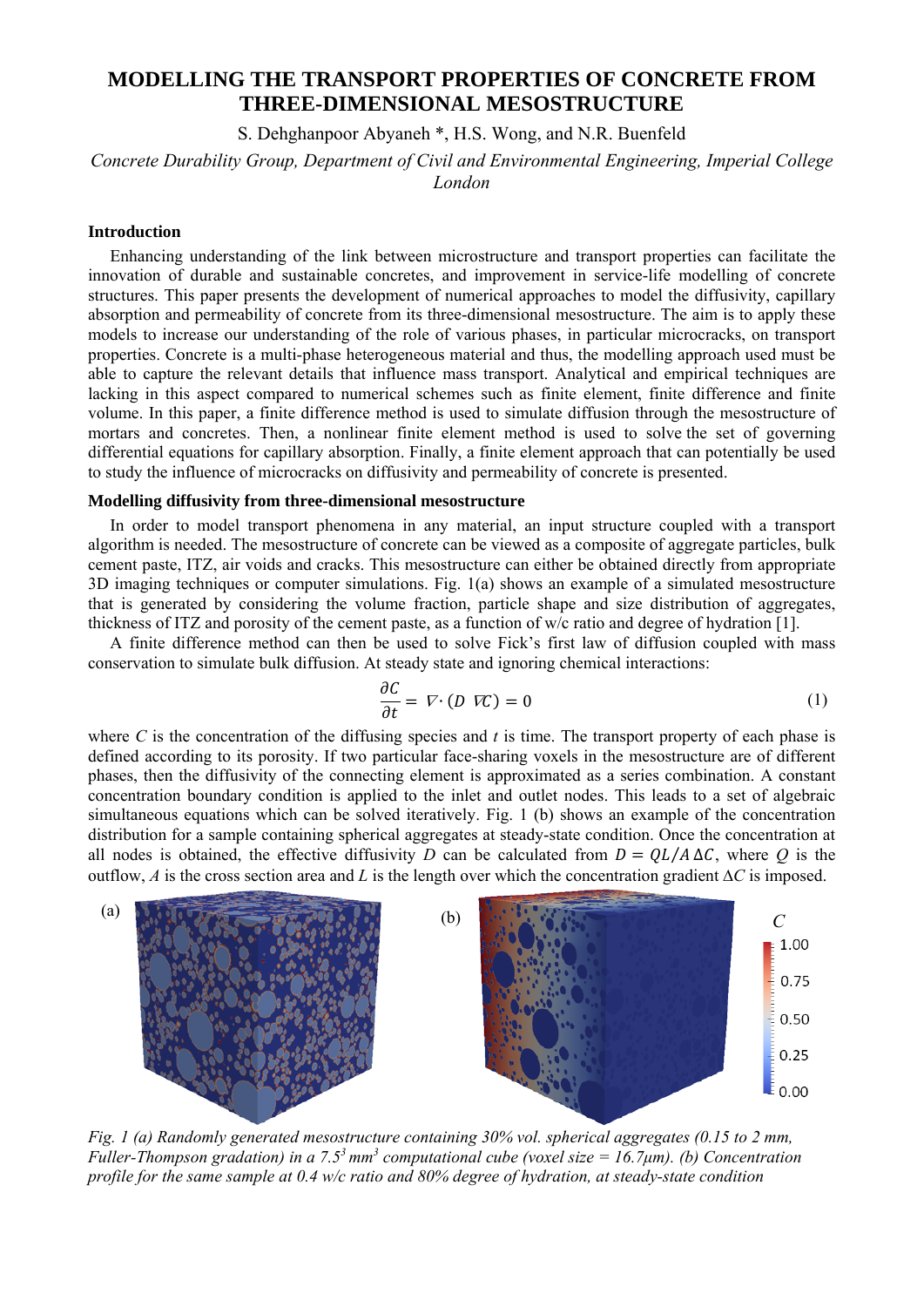Fig. 2 compares our simulations plotted against experimental data. The simulations were carried out at ITZ widths of 0, 25 and 50μm. As expected, the diffusivity ratio *D/Dcp* decreases with increase in aggregate volume fraction.  $D_{cp}$  is the diffusivity of bulk cement paste. The simulations also show that  $D/D_{cp}$  increases with increase in ITZ width. A reasonably good agreement between experimental data and simulations is found when the ITZ is between 25 and 50μm. The model is then applied to assess the effects of water/cement ratio, degree of hydration, aggregate size, volume fraction, shape and orientation, ITZ width and percolation on diffusivity [1].



*Fig. 2 Comparison of simulations and experimental data of a) Delagrave et al. [2] & b)Wong et al. [3]* 



*Fig. 3 Comparison of numerical results with experimental data from [4] and analytical data from [5]* 



*Fig. 4 Water penetration profiles at t=16 min for a 50<sup>3</sup> mm<sup>3</sup> sample (voxel size = 0.5 mm) containing (a) spherical aggregates and (b) oblate spheroidal aggregates with aspect ratio 2:2:0.25*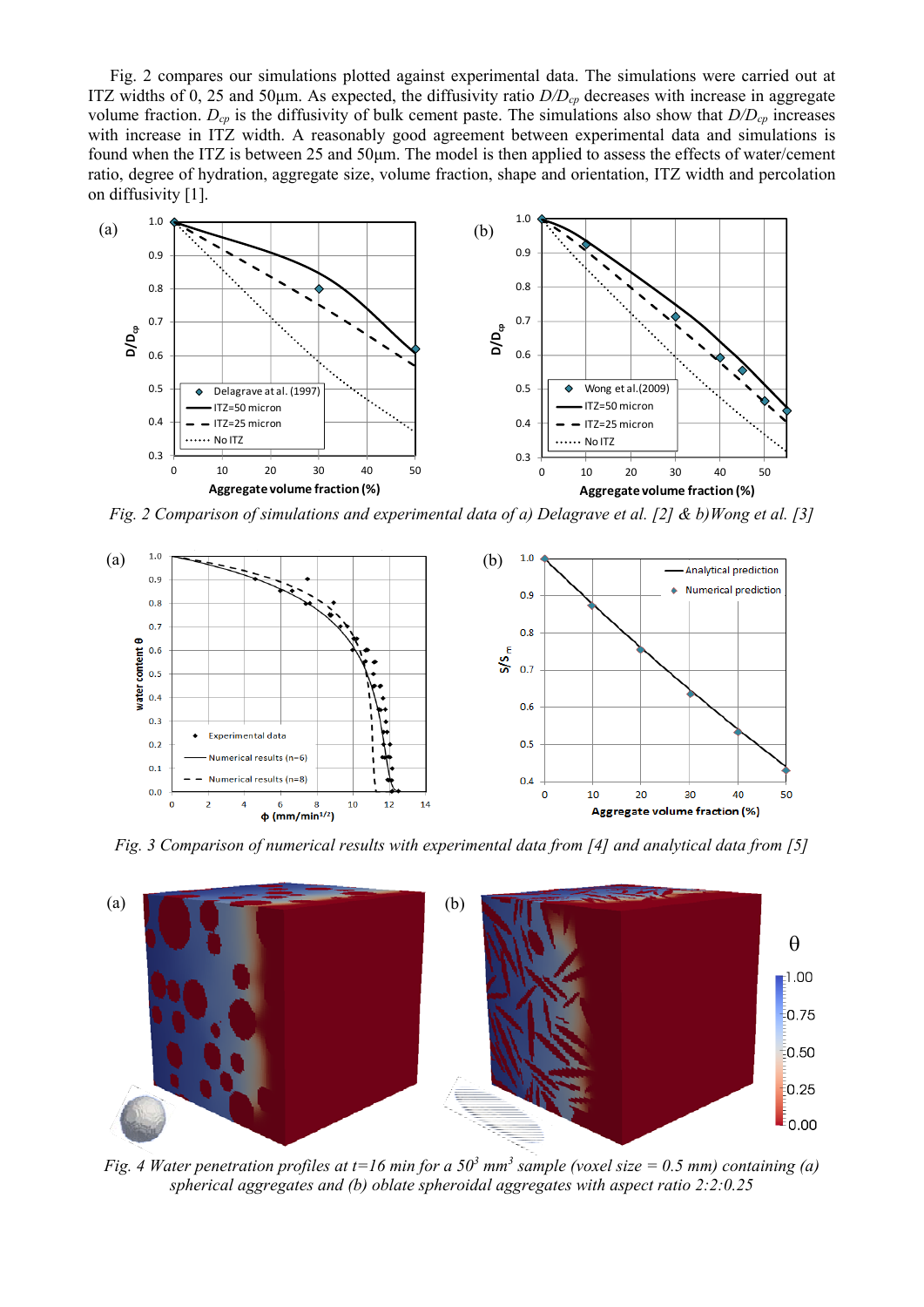## **Modelling capillary absorption**

A similar approach can be used to model capillary absorption. Here, the mesostructure is discretized as a regular cubic lattice. The lattice elements are considered as conductive "pipes" with transport properties assigned based on the phase they represent. Capillary absorption is described by a nonlinear diffusion equation, with the hydraulic diffusivity *D* a nonlinear function of the degree of saturation  $\theta$ :

$$
\frac{\partial \theta}{\partial t} = \nabla \cdot (D(\theta)\nabla \theta) \tag{2}
$$

A non-linear finite element method is then used to solve the set of governing differential equations. The simulations were verified by comparing with analytical and experimental results (Fig. 3). Fig. 4 shows the mesostructure and water penetration profile for two different samples containing spherical and oblate aggregate particles.

### **Modelling the influence of microcracks**

The main disadvantage of the regular cubic lattice models described previously is that the ratio of the computational size to the voxel size that one could simulate is constrained by computational resources. This imposes a limitation on the smallest feature that can be realistically modelled. For example, it would be too computationally demanding to have voxels small enough to represent the microcracks in a representative volume of concrete. A more efficient approach that overcomes this limitation is by aligned meshing, where discretisation is carried out using tetrahedral elements and triangulation (Fig. 5). In this way, fractures are incorporated as interface elements and explicitly considered as either bond or matrix microcracks. The smallest microcracks can be represented independent to the size of the discretisation. The microcracks can be assigned to have different widths, lengths, orientations and degree of connectivity.



*Fig. 5 Mesostructure containing 60% vol. aggregate (1-10mm) with triangulation on the surface of the aggregate particles and tetrahedral elements in the cement paste matrix* 

 Diffusion of the cracked concrete can be modelled by considering the diffusivities of the porous cement paste matrix and cracks. Assuming that the porous matrix has a diffusivity *Dm* that can vary with position, the local flux  $\bar{I}_m$  in the matrix is provided by Fick's first law:  $\bar{I}_m = -D_m \nabla c$ , where *c* is concentration of the diffusing species. The conservation equation for local flux in the porous matrix at steady-state can be written as  $\nabla \cdot \vec{I}_m = 0$ . Assuming that the crack has a width  $w_{cr}$  and diffusivity  $D_{cr}$  (= free diffusivity  $D_o$ ), the flux in the crack can be obtained by the following equation:

$$
J_{cr} = -w_{cr}D_{cr}\nabla_s c \tag{3}
$$

The differential equations are solved using finite element, and solutions are averaged on larger scale. The total flux  $\bar{j}$  is obtained by integrating local fluxes over the porous matrix and cracks divided by the total sample volume:

$$
\bar{J} = \frac{1}{\tau_0} \left( \int_{\tau_m} \bar{J}_m \, d\tau + \int_{S_{cr}} J_{cr} \, ds \right) \tag{4}
$$